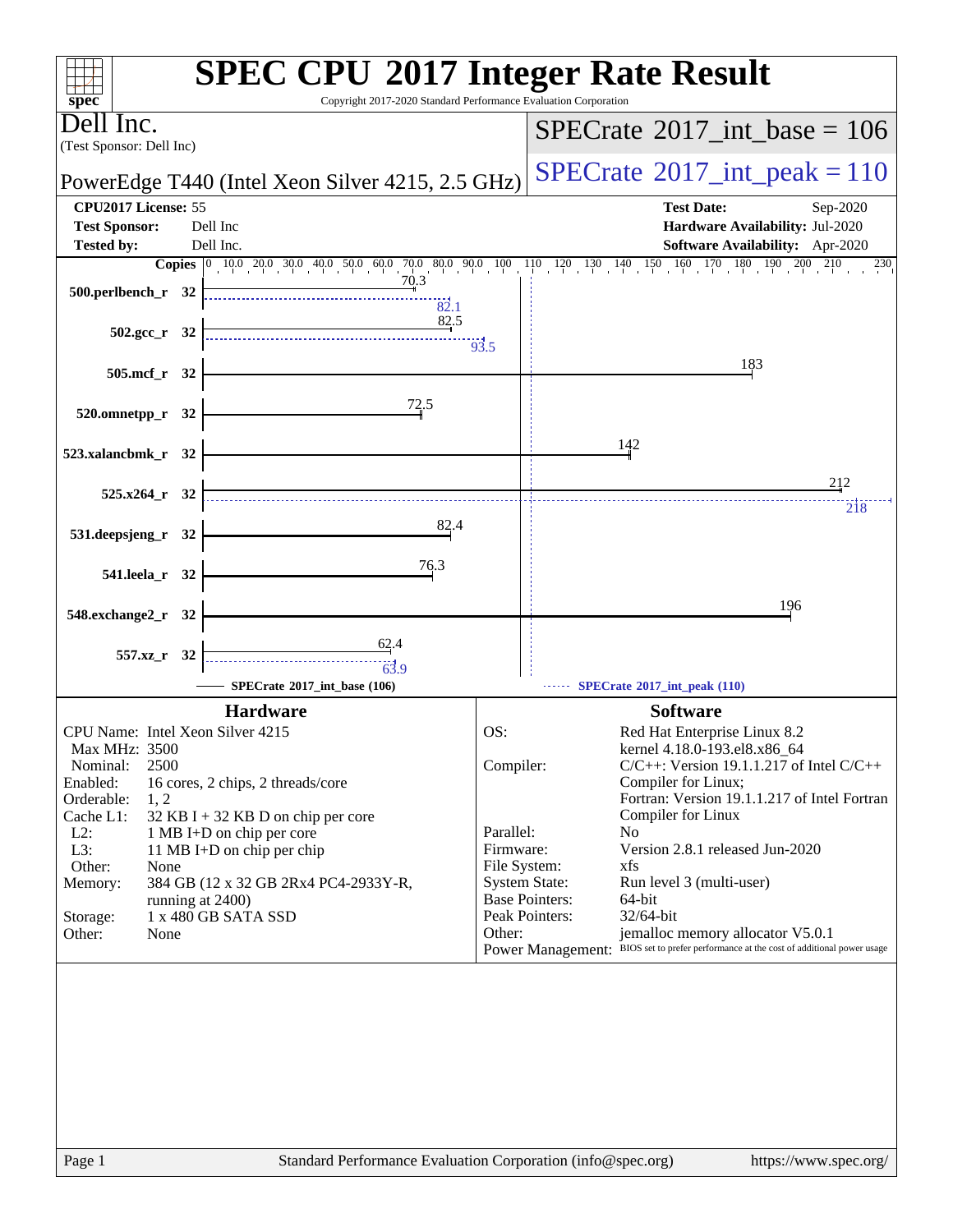## **[SPEC CPU](http://www.spec.org/auto/cpu2017/Docs/result-fields.html#SPECCPU2017IntegerRateResult)[2017 Integer Rate Result](http://www.spec.org/auto/cpu2017/Docs/result-fields.html#SPECCPU2017IntegerRateResult)** Copyright 2017-2020 Standard Performance Evaluation Corporation

Dell Inc.

**[spec](http://www.spec.org/)**

 $+\ +$ 

(Test Sponsor: Dell Inc)

## $SPECTate@2017_int\_base = 106$

# PowerEdge T440 (Intel Xeon Silver 4215, 2.5 GHz)  $\text{SPECrate}$  $\text{SPECrate}$  $\text{SPECrate}$ <sup>®</sup>[2017\\_int\\_peak = 1](http://www.spec.org/auto/cpu2017/Docs/result-fields.html#SPECrate2017intpeak)10

**[CPU2017 License:](http://www.spec.org/auto/cpu2017/Docs/result-fields.html#CPU2017License)** 55 **[Test Date:](http://www.spec.org/auto/cpu2017/Docs/result-fields.html#TestDate)** Sep-2020 **[Test Sponsor:](http://www.spec.org/auto/cpu2017/Docs/result-fields.html#TestSponsor)** Dell Inc **[Hardware Availability:](http://www.spec.org/auto/cpu2017/Docs/result-fields.html#HardwareAvailability)** Jul-2020 **[Tested by:](http://www.spec.org/auto/cpu2017/Docs/result-fields.html#Testedby)** Dell Inc. **[Software Availability:](http://www.spec.org/auto/cpu2017/Docs/result-fields.html#SoftwareAvailability)** Apr-2020

## **[Results Table](http://www.spec.org/auto/cpu2017/Docs/result-fields.html#ResultsTable)**

|                                         | <b>Base</b>   |                |            |                | <b>Peak</b> |                |       |               |                |              |                |              |                |              |
|-----------------------------------------|---------------|----------------|------------|----------------|-------------|----------------|-------|---------------|----------------|--------------|----------------|--------------|----------------|--------------|
| <b>Benchmark</b>                        | <b>Copies</b> | <b>Seconds</b> | Ratio      | <b>Seconds</b> | Ratio       | <b>Seconds</b> | Ratio | <b>Copies</b> | <b>Seconds</b> | <b>Ratio</b> | <b>Seconds</b> | <b>Ratio</b> | <b>Seconds</b> | <b>Ratio</b> |
| 500.perlbench_r                         | 32            | 725            | 70.3       | 721            | 70.6        |                |       | 32            | <u>621</u>     | 82.1         | 619            | 82.3         |                |              |
| $502.\text{sec}$                        | 32            | 548            | 82.7       | 550            | 82.5        |                |       | 32            | 484            | 93.6         | 485            | 93.5         |                |              |
| $505$ .mcf r                            | 32            | 283            | 183        | 282            | 183         |                |       | 32            | 283            | <u>183</u>   | 282            | 183          |                |              |
| 520.omnetpp_r                           | 32            | 576            | 72.9       | 579            | 72.5        |                |       | 32            | 576            | 72.9         | 579            | 72.5         |                |              |
| 523.xalancbmk r                         | 32            | 237            | 143        | 238            | 142         |                |       | 32            | 237            | 143          | 238            | <u>142</u>   |                |              |
| 525.x264 r                              | 32            | 264            | 212        | 263            | 213         |                |       | 32            | 257            | 218          | 244            | 229          |                |              |
| 531.deepsjeng_r                         | 32            | 445            | 82.5       | 445            | 82.4        |                |       | 32            | 445            | 82.5         | 445            | 82.4         |                |              |
| 541.leela r                             | 32            | 694            | 76.3       | 693            | 76.4        |                |       | 32            | 694            | 76.3         | 693            | 76.4         |                |              |
| 548.exchange2_r                         | 32            | 428            | <u>196</u> | 428            | 196         |                |       | 32            | 428            | <u>196</u>   | 428            | 196          |                |              |
| $557.xz$ r                              | 32            | 553            | 62.5       | 554            | 62.4        |                |       | 32            | 540            | 63.9         | 540            | 64.0         |                |              |
| $SPECrate^{\circ}2017$ int base =       |               |                | 106        |                |             |                |       |               |                |              |                |              |                |              |
| $SPECrate$ <sup>®</sup> 2017_int_peak = |               |                | <b>110</b> |                |             |                |       |               |                |              |                |              |                |              |

Results appear in the [order in which they were run.](http://www.spec.org/auto/cpu2017/Docs/result-fields.html#RunOrder) Bold underlined text [indicates a median measurement.](http://www.spec.org/auto/cpu2017/Docs/result-fields.html#Median)

### **[Compiler Notes](http://www.spec.org/auto/cpu2017/Docs/result-fields.html#CompilerNotes)**

The inconsistent Compiler version information under Compiler Version section is due to a discrepancy in Intel Compiler. The correct version of C/C++ compiler is: Version 19.1.1.217 Build 20200306 Compiler for Linux The correct version of Fortran compiler is: Version 19.1.1.217 Build 20200306 Compiler for Linux

## **[Submit Notes](http://www.spec.org/auto/cpu2017/Docs/result-fields.html#SubmitNotes)**

 The numactl mechanism was used to bind copies to processors. The config file option 'submit' was used to generate numactl commands to bind each copy to a specific processor. For details, please see the config file.

## **[Operating System Notes](http://www.spec.org/auto/cpu2017/Docs/result-fields.html#OperatingSystemNotes)**

Stack size set to unlimited using "ulimit -s unlimited"

## **[Environment Variables Notes](http://www.spec.org/auto/cpu2017/Docs/result-fields.html#EnvironmentVariablesNotes)**

```
Environment variables set by runcpu before the start of the run:
LD_LIBRARY_PATH =
      "/home/cpu2017-ic19.1u1/lib/intel64:/home/cpu2017-ic19.1u1/lib/ia32:/hom
      e/cpu2017-ic19.1u1/je5.0.1-32"
MALLOC_CONF = "retain:true"
```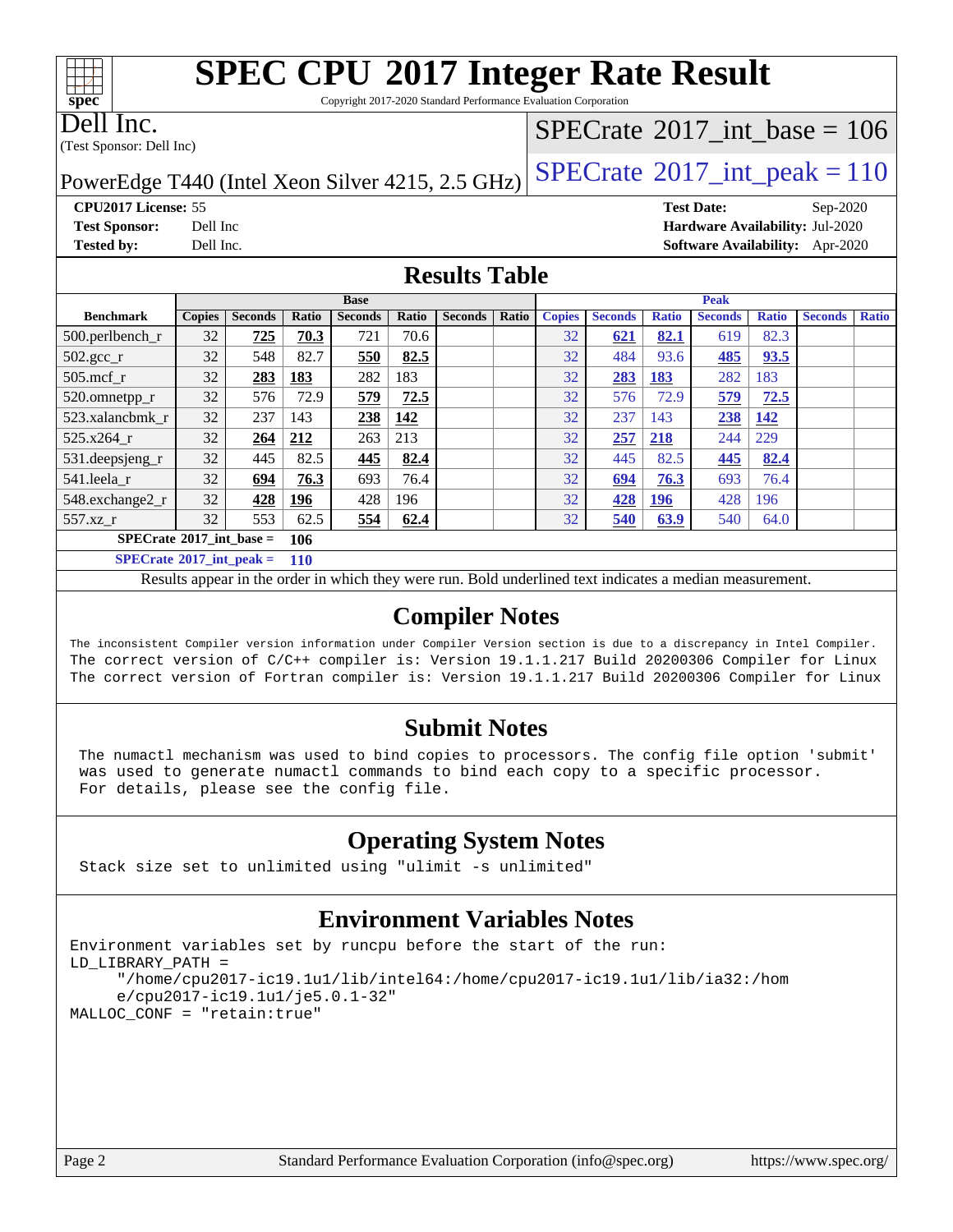#### $+\!\!+\!\!$ **[spec](http://www.spec.org/)**

# **[SPEC CPU](http://www.spec.org/auto/cpu2017/Docs/result-fields.html#SPECCPU2017IntegerRateResult)[2017 Integer Rate Result](http://www.spec.org/auto/cpu2017/Docs/result-fields.html#SPECCPU2017IntegerRateResult)**

Copyright 2017-2020 Standard Performance Evaluation Corporation

(Test Sponsor: Dell Inc) Dell Inc.

 $SPECrate$ <sup>®</sup>[2017\\_int\\_base =](http://www.spec.org/auto/cpu2017/Docs/result-fields.html#SPECrate2017intbase) 106

PowerEdge T440 (Intel Xeon Silver 4215, 2.5 GHz)  $\text{SPECrate}^{\circ}2017\_int\_peak = 110$  $\text{SPECrate}^{\circ}2017\_int\_peak = 110$  $\text{SPECrate}^{\circ}2017\_int\_peak = 110$ 

**[Tested by:](http://www.spec.org/auto/cpu2017/Docs/result-fields.html#Testedby)** Dell Inc. **[Software Availability:](http://www.spec.org/auto/cpu2017/Docs/result-fields.html#SoftwareAvailability)** Apr-2020

**[CPU2017 License:](http://www.spec.org/auto/cpu2017/Docs/result-fields.html#CPU2017License)** 55 **[Test Date:](http://www.spec.org/auto/cpu2017/Docs/result-fields.html#TestDate)** Sep-2020 **[Test Sponsor:](http://www.spec.org/auto/cpu2017/Docs/result-fields.html#TestSponsor)** Dell Inc **[Hardware Availability:](http://www.spec.org/auto/cpu2017/Docs/result-fields.html#HardwareAvailability)** Jul-2020

#### **[General Notes](http://www.spec.org/auto/cpu2017/Docs/result-fields.html#GeneralNotes)**

 Binaries compiled on a system with 1x Intel Core i9-7980XE CPU + 64GB RAM memory using Redhat Enterprise Linux 8.0 NA: The test sponsor attests, as of date of publication, that CVE-2017-5754 (Meltdown) is mitigated in the system as tested and documented. Yes: The test sponsor attests, as of date of publication, that CVE-2017-5753 (Spectre variant 1) is mitigated in the system as tested and documented. Yes: The test sponsor attests, as of date of publication, that CVE-2017-5715 (Spectre variant 2) is mitigated in the system as tested and documented. jemalloc, a general purpose malloc implementation built with the RedHat Enterprise 7.5, and the system compiler gcc 4.8.5 sources available from jemalloc.net or<https://github.com/jemalloc/jemalloc/releases> **[Platform Notes](http://www.spec.org/auto/cpu2017/Docs/result-fields.html#PlatformNotes)** BIOS settings: Virtualization Technology disabled System Profile set to Custom CPU Performance set to Maximum Performance C States set to Autonomous C1E disabled Uncore Frequency set to Dynamic Energy Efficiency Policy set to Performance Memory Patrol Scrub set to standard Logical Processor enabled CPU Interconnect Bus Link Power Management disabled PCI ASPM L1 Link Power Management disabled UPI Prefetch enabled LLC Prefetch disabled Dead Line LLC Alloc enabled Directory AtoS disabled Sysinfo program /home/cpu2017-ic19.1u1/bin/sysinfo Rev: r6365 of 2019-08-21 295195f888a3d7edb1e6e46a485a0011 running on RHEL-8-2-SUT Mon Sep 14 15:39:29 2020 SUT (System Under Test) info as seen by some common utilities. For more information on this section, see <https://www.spec.org/cpu2017/Docs/config.html#sysinfo> From /proc/cpuinfo model name : Intel(R) Xeon(R) Silver 4215 CPU @ 2.50GHz 2 "physical id"s (chips) 32 "processors" cores, siblings (Caution: counting these is hw and system dependent. The following excerpts from /proc/cpuinfo might not be reliable. Use with caution.) cpu cores : 8 **(Continued on next page)**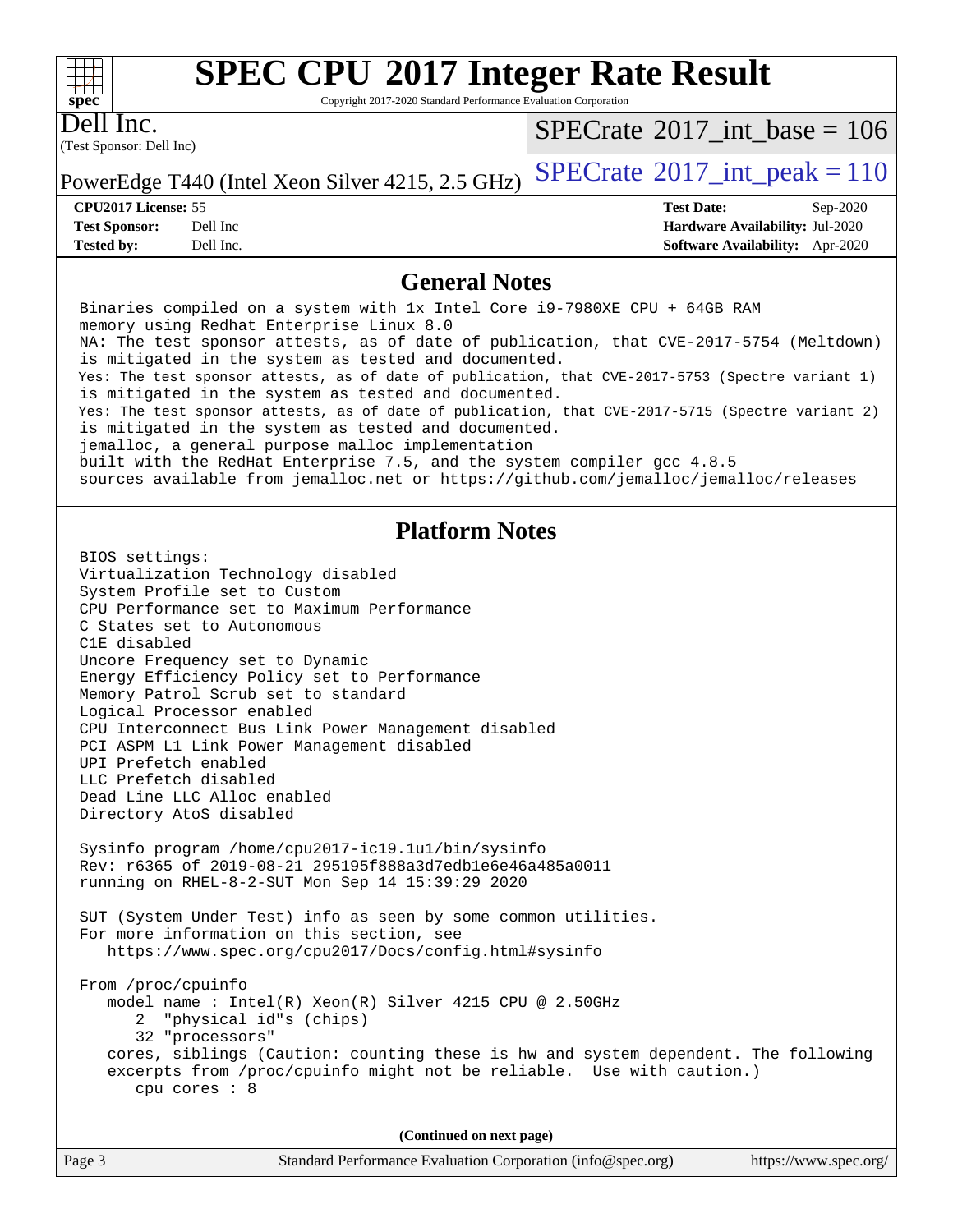| <b>SPEC CPU®2017 Integer Rate Result</b><br>Copyright 2017-2020 Standard Performance Evaluation Corporation<br>$spec^*$                                                                                                                                          |                                                                                                                            |
|------------------------------------------------------------------------------------------------------------------------------------------------------------------------------------------------------------------------------------------------------------------|----------------------------------------------------------------------------------------------------------------------------|
| Dell Inc.<br>(Test Sponsor: Dell Inc)                                                                                                                                                                                                                            | $SPECrate^{\circ}2017\_int\_base = 106$                                                                                    |
| PowerEdge T440 (Intel Xeon Silver 4215, 2.5 GHz)                                                                                                                                                                                                                 | $SPECrate^{\circ}2017\_int\_peak = 110$                                                                                    |
| CPU2017 License: 55                                                                                                                                                                                                                                              | <b>Test Date:</b><br>Sep-2020                                                                                              |
| Dell Inc<br><b>Test Sponsor:</b><br><b>Tested by:</b><br>Dell Inc.                                                                                                                                                                                               | Hardware Availability: Jul-2020                                                                                            |
|                                                                                                                                                                                                                                                                  | Software Availability: Apr-2020                                                                                            |
| <b>Platform Notes (Continued)</b>                                                                                                                                                                                                                                |                                                                                                                            |
| sibling: 16<br>physical 0: cores 0 1 2 3 4 5 6 7<br>physical 1: cores 0 1 2 3 4 5 6 7                                                                                                                                                                            |                                                                                                                            |
| From lscpu:                                                                                                                                                                                                                                                      |                                                                                                                            |
| Architecture:<br>x86 64<br>$CPU$ op-mode( $s$ ):<br>$32$ -bit, $64$ -bit                                                                                                                                                                                         |                                                                                                                            |
| Little Endian<br>Byte Order:                                                                                                                                                                                                                                     |                                                                                                                            |
| CPU(s):<br>32                                                                                                                                                                                                                                                    |                                                                                                                            |
| On-line CPU(s) list: $0-31$<br>2<br>Thread( $s$ ) per core:                                                                                                                                                                                                      |                                                                                                                            |
| $Core(s)$ per socket:<br>8                                                                                                                                                                                                                                       |                                                                                                                            |
| Socket(s):<br>2<br>2                                                                                                                                                                                                                                             |                                                                                                                            |
| NUMA $node(s):$<br>Vendor ID:<br>GenuineIntel                                                                                                                                                                                                                    |                                                                                                                            |
| CPU family:<br>6                                                                                                                                                                                                                                                 |                                                                                                                            |
| Model:<br>85                                                                                                                                                                                                                                                     |                                                                                                                            |
| Model name:<br>6<br>Stepping:                                                                                                                                                                                                                                    | $Intel(R) Xeon(R) Silver 4215 CPU @ 2.50GHz$                                                                               |
| 2898.577<br>CPU MHz:                                                                                                                                                                                                                                             |                                                                                                                            |
| 3500.0000<br>$CPU$ max $MHz$ :                                                                                                                                                                                                                                   |                                                                                                                            |
| CPU min MHz:<br>1000.0000<br>5000.00<br>BogoMIPS:                                                                                                                                                                                                                |                                                                                                                            |
| Virtualization:<br>$VT - x$                                                                                                                                                                                                                                      |                                                                                                                            |
| L1d cache:<br>32K                                                                                                                                                                                                                                                |                                                                                                                            |
| Lli cache:<br>32K<br>1024K<br>L2 cache:                                                                                                                                                                                                                          |                                                                                                                            |
| 11264K<br>L3 cache:                                                                                                                                                                                                                                              |                                                                                                                            |
| NUMA $node0$ $CPU(s)$ :                                                                                                                                                                                                                                          | 0, 2, 4, 6, 8, 10, 12, 14, 16, 18, 20, 22, 24, 26, 28, 30                                                                  |
| NUMA nodel CPU(s):<br>Flaqs:                                                                                                                                                                                                                                     | 1, 3, 5, 7, 9, 11, 13, 15, 17, 19, 21, 23, 25, 27, 29, 31<br>fpu vme de pse tsc msr pae mce cx8 apic sep mtrr pge mca cmov |
| pat pse36 clflush dts acpi mmx fxsr sse sse2 ss ht tm pbe syscall nx pdpelgb rdtscp<br>lm constant_tsc art arch_perfmon pebs bts rep_good nopl xtopology nonstop_tsc cpuid<br>aperfmperf pni pclmulqdq dtes64 monitor ds_cpl vmx smx est tm2 ssse3 sdbg fma cx16 |                                                                                                                            |
| xtpr pdcm pcid dca sse4_1 sse4_2 x2apic movbe popcnt tsc_deadline_timer aes xsave<br>avx f16c rdrand lahf_lm abm 3dnowprefetch cpuid_fault epb cat_13 cdp_13<br>invpcid_single intel_ppin ssbd mba ibrs ibpb stibp ibrs_enhanced tpr_shadow vnmi                 |                                                                                                                            |
| flexpriority ept vpid fsgsbase tsc_adjust bmil hle avx2 smep bmi2 erms invpcid rtm<br>cqm mpx rdt_a avx512f avx512dq rdseed adx smap clflushopt clwb intel_pt avx512cd<br>avx512bw avx512vl xsaveopt xsavec xgetbvl xsaves cqm_llc cqm_occup_llc cqm_mbm_total   |                                                                                                                            |
| cqm_mbm_local dtherm ida arat pln pts pku ospke avx512_vnni md_clear flush_l1d<br>arch_capabilities                                                                                                                                                              |                                                                                                                            |
| /proc/cpuinfo cache data<br>cache size : $11264$ KB                                                                                                                                                                                                              |                                                                                                                            |
| From numactl --hardware WARNING: a numactl 'node' might or might not correspond to a                                                                                                                                                                             |                                                                                                                            |
| (Continued on next page)                                                                                                                                                                                                                                         |                                                                                                                            |

Page 4 Standard Performance Evaluation Corporation [\(info@spec.org\)](mailto:info@spec.org) <https://www.spec.org/>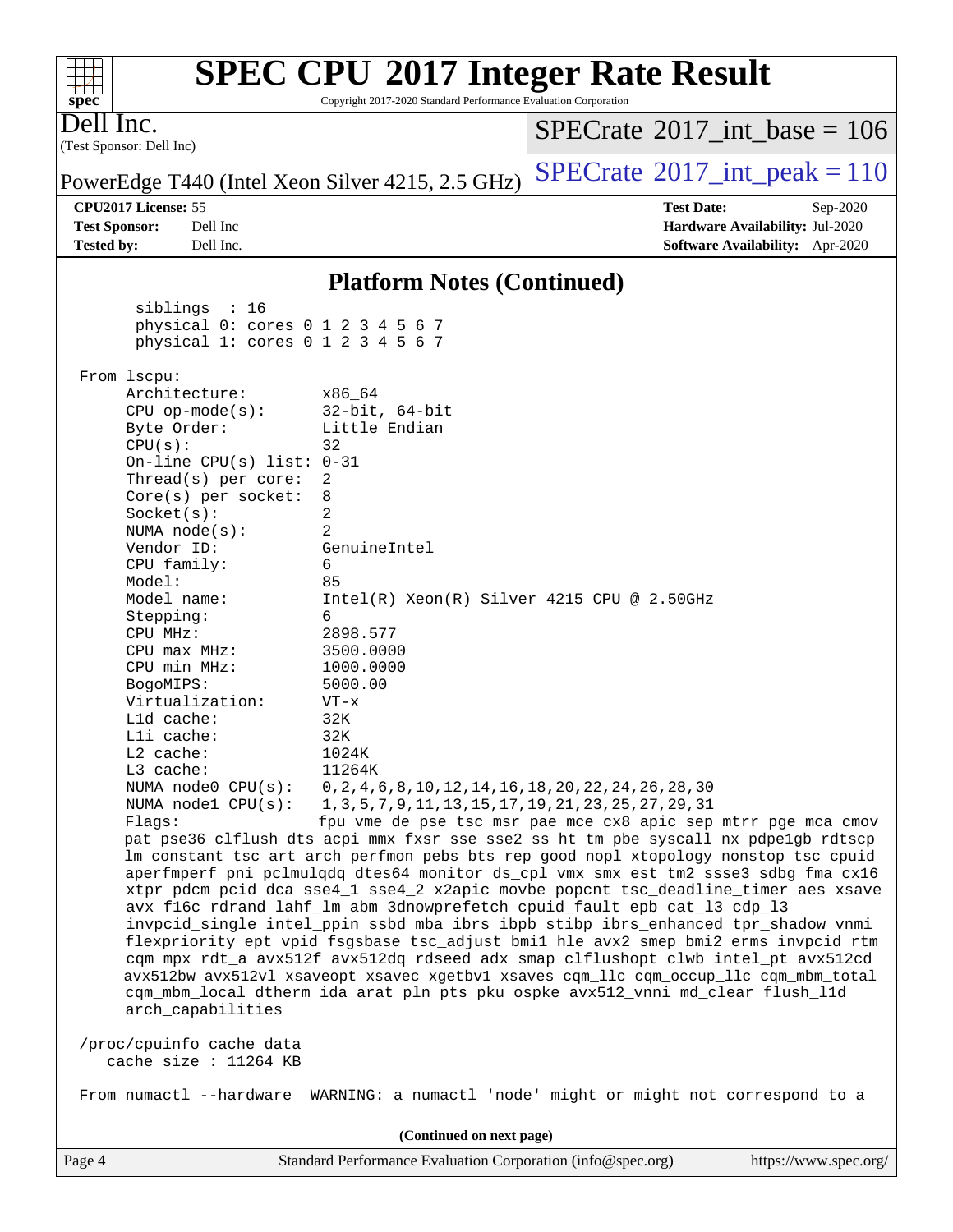# **[SPEC CPU](http://www.spec.org/auto/cpu2017/Docs/result-fields.html#SPECCPU2017IntegerRateResult)[2017 Integer Rate Result](http://www.spec.org/auto/cpu2017/Docs/result-fields.html#SPECCPU2017IntegerRateResult)**

Copyright 2017-2020 Standard Performance Evaluation Corporation

(Test Sponsor: Dell Inc) Dell Inc.

**[spec](http://www.spec.org/)**

 $+\ +$ 

 $SPECrate$ <sup>®</sup>[2017\\_int\\_base =](http://www.spec.org/auto/cpu2017/Docs/result-fields.html#SPECrate2017intbase) 106

PowerEdge T440 (Intel Xeon Silver 4215, 2.5 GHz)  $\text{SPECrate}^{\circ}2017\_int\_peak = 110$  $\text{SPECrate}^{\circ}2017\_int\_peak = 110$  $\text{SPECrate}^{\circ}2017\_int\_peak = 110$ 

**[CPU2017 License:](http://www.spec.org/auto/cpu2017/Docs/result-fields.html#CPU2017License)** 55 **[Test Date:](http://www.spec.org/auto/cpu2017/Docs/result-fields.html#TestDate)** Sep-2020 **[Test Sponsor:](http://www.spec.org/auto/cpu2017/Docs/result-fields.html#TestSponsor)** Dell Inc **[Hardware Availability:](http://www.spec.org/auto/cpu2017/Docs/result-fields.html#HardwareAvailability)** Jul-2020 **[Tested by:](http://www.spec.org/auto/cpu2017/Docs/result-fields.html#Testedby)** Dell Inc. **[Software Availability:](http://www.spec.org/auto/cpu2017/Docs/result-fields.html#SoftwareAvailability)** Apr-2020

#### **[Platform Notes \(Continued\)](http://www.spec.org/auto/cpu2017/Docs/result-fields.html#PlatformNotes)**

 physical chip. available: 2 nodes (0-1) node 0 cpus: 0 2 4 6 8 10 12 14 16 18 20 22 24 26 28 30 node 0 size: 192074 MB node 0 free: 191046 MB node 1 cpus: 1 3 5 7 9 11 13 15 17 19 21 23 25 27 29 31 node 1 size: 193504 MB node 1 free: 193062 MB node distances: node 0 1 0: 10 21 1: 21 10 From /proc/meminfo MemTotal: 394832428 kB HugePages\_Total: 0 Hugepagesize: 2048 kB From /etc/\*release\* /etc/\*version\* os-release: NAME="Red Hat Enterprise Linux" VERSION="8.2 (Ootpa)" ID="rhel" ID\_LIKE="fedora" VERSION\_ID="8.2" PLATFORM\_ID="platform:el8" PRETTY\_NAME="Red Hat Enterprise Linux 8.2 (Ootpa)" ANSI\_COLOR="0;31" redhat-release: Red Hat Enterprise Linux release 8.2 (Ootpa) system-release: Red Hat Enterprise Linux release 8.2 (Ootpa) system-release-cpe: cpe:/o:redhat:enterprise\_linux:8.2:ga uname -a: Linux RHEL-8-2-SUT 4.18.0-193.el8.x86\_64 #1 SMP Fri Mar 27 14:35:58 UTC 2020 x86\_64 x86\_64 x86\_64 GNU/Linux Kernel self-reported vulnerability status: itlb\_multihit: KVM: Vulnerable CVE-2018-3620 (L1 Terminal Fault): Not affected Microarchitectural Data Sampling: Not affected CVE-2017-5754 (Meltdown): Not affected CVE-2018-3639 (Speculative Store Bypass): Mitigation: Speculative Store Bypass disabled via prctl and seccomp CVE-2017-5753 (Spectre variant 1): Mitigation: usercopy/swapgs barriers and \_\_user pointer sanitization CVE-2017-5715 (Spectre variant 2): Mitigation: Enhanced IBRS, IBPB: conditional, **(Continued on next page)**

Page 5 Standard Performance Evaluation Corporation [\(info@spec.org\)](mailto:info@spec.org) <https://www.spec.org/>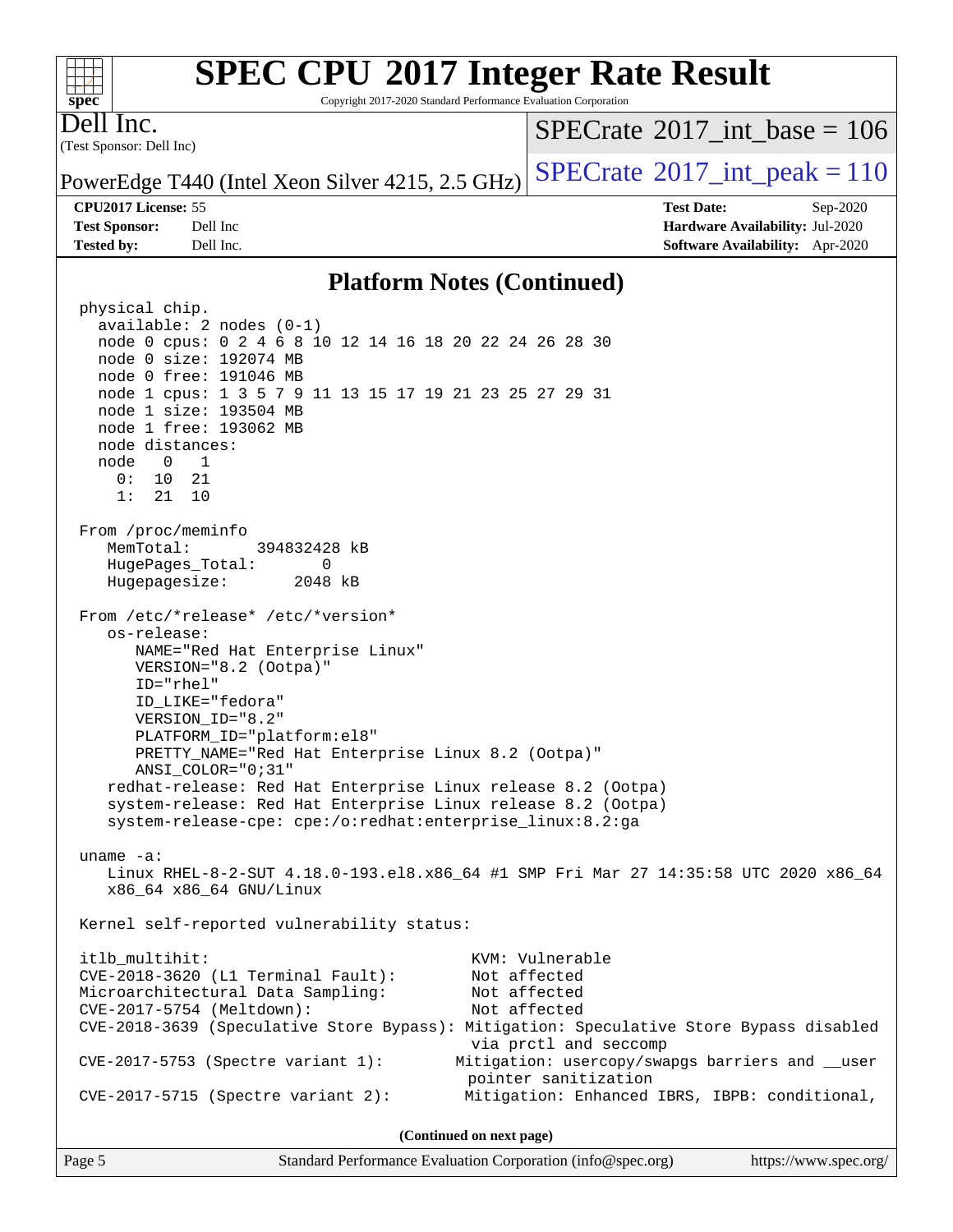#### $+\,$ H **[spec](http://www.spec.org/)**

# **[SPEC CPU](http://www.spec.org/auto/cpu2017/Docs/result-fields.html#SPECCPU2017IntegerRateResult)[2017 Integer Rate Result](http://www.spec.org/auto/cpu2017/Docs/result-fields.html#SPECCPU2017IntegerRateResult)**

Copyright 2017-2020 Standard Performance Evaluation Corporation

(Test Sponsor: Dell Inc) Dell Inc.

 $SPECrate$ <sup>®</sup>[2017\\_int\\_base =](http://www.spec.org/auto/cpu2017/Docs/result-fields.html#SPECrate2017intbase) 106

PowerEdge T440 (Intel Xeon Silver 4215, 2.5 GHz)  $\left|$  [SPECrate](http://www.spec.org/auto/cpu2017/Docs/result-fields.html#SPECrate2017intpeak)<sup>®</sup>[2017\\_int\\_peak = 1](http://www.spec.org/auto/cpu2017/Docs/result-fields.html#SPECrate2017intpeak)10

**[Tested by:](http://www.spec.org/auto/cpu2017/Docs/result-fields.html#Testedby)** Dell Inc. **[Software Availability:](http://www.spec.org/auto/cpu2017/Docs/result-fields.html#SoftwareAvailability)** Apr-2020

**[CPU2017 License:](http://www.spec.org/auto/cpu2017/Docs/result-fields.html#CPU2017License)** 55 **[Test Date:](http://www.spec.org/auto/cpu2017/Docs/result-fields.html#TestDate)** Sep-2020 **[Test Sponsor:](http://www.spec.org/auto/cpu2017/Docs/result-fields.html#TestSponsor)** Dell Inc **[Hardware Availability:](http://www.spec.org/auto/cpu2017/Docs/result-fields.html#HardwareAvailability)** Jul-2020

#### **[Platform Notes \(Continued\)](http://www.spec.org/auto/cpu2017/Docs/result-fields.html#PlatformNotes)**

 RSB filling tsx\_async\_abort: Mitigation: Clear CPU buffers; SMT vulnerable

run-level 3 Sep 14 15:38 last=5

 SPEC is set to: /home/cpu2017-ic19.1u1 Filesystem Type Size Used Avail Use% Mounted on /dev/mapper/rhel-home xfs 392G 7.1G 385G 2% /home

 From /sys/devices/virtual/dmi/id BIOS: Dell Inc. 2.8.1 06/30/2020 Vendor: Dell Inc. Product: PowerEdge T440 Product Family: PowerEdge Serial: FBLH613

 Additional information from dmidecode follows. WARNING: Use caution when you interpret this section. The 'dmidecode' program reads system data which is "intended to allow hardware to be accurately determined", but the intent may not be met, as there are frequent changes to hardware, firmware, and the "DMTF SMBIOS" standard. Memory: 4x 00AD00B300AD HMA84GR7CJR4N-WM 32 GB 2 rank 2933 8x 00AD063200AD HMA84GR7CJR4N-WM 32 GB 2 rank 2933

4x Not Specified Not Specified

 (End of data from sysinfo program) Memory running at 2400

## **[Compiler Version Notes](http://www.spec.org/auto/cpu2017/Docs/result-fields.html#CompilerVersionNotes)**

==============================================================================  $C \qquad | \; 502.\text{gcc\_r}(\text{peak})$ ------------------------------------------------------------------------------ Intel(R) C Compiler for applications running on IA-32, Version 2021.1 NextGen Build 20200304 Copyright (C) 1985-2020 Intel Corporation. All rights reserved. ------------------------------------------------------------------------------ ============================================================================== C | 500.perlbench\_r(base) 502.gcc\_r(base) 505.mcf\_r(base, peak) | 525.x264\_r(base, peak) 557.xz\_r(base) ------------------------------------------------------------------------------ Intel(R) C Compiler for applications running on Intel(R) 64, Version 2021.1 NextGen Build 20200304 Copyright (C) 1985-2020 Intel Corporation. All rights reserved. ------------------------------------------------------------------------------ **(Continued on next page)**

Page 6 Standard Performance Evaluation Corporation [\(info@spec.org\)](mailto:info@spec.org) <https://www.spec.org/>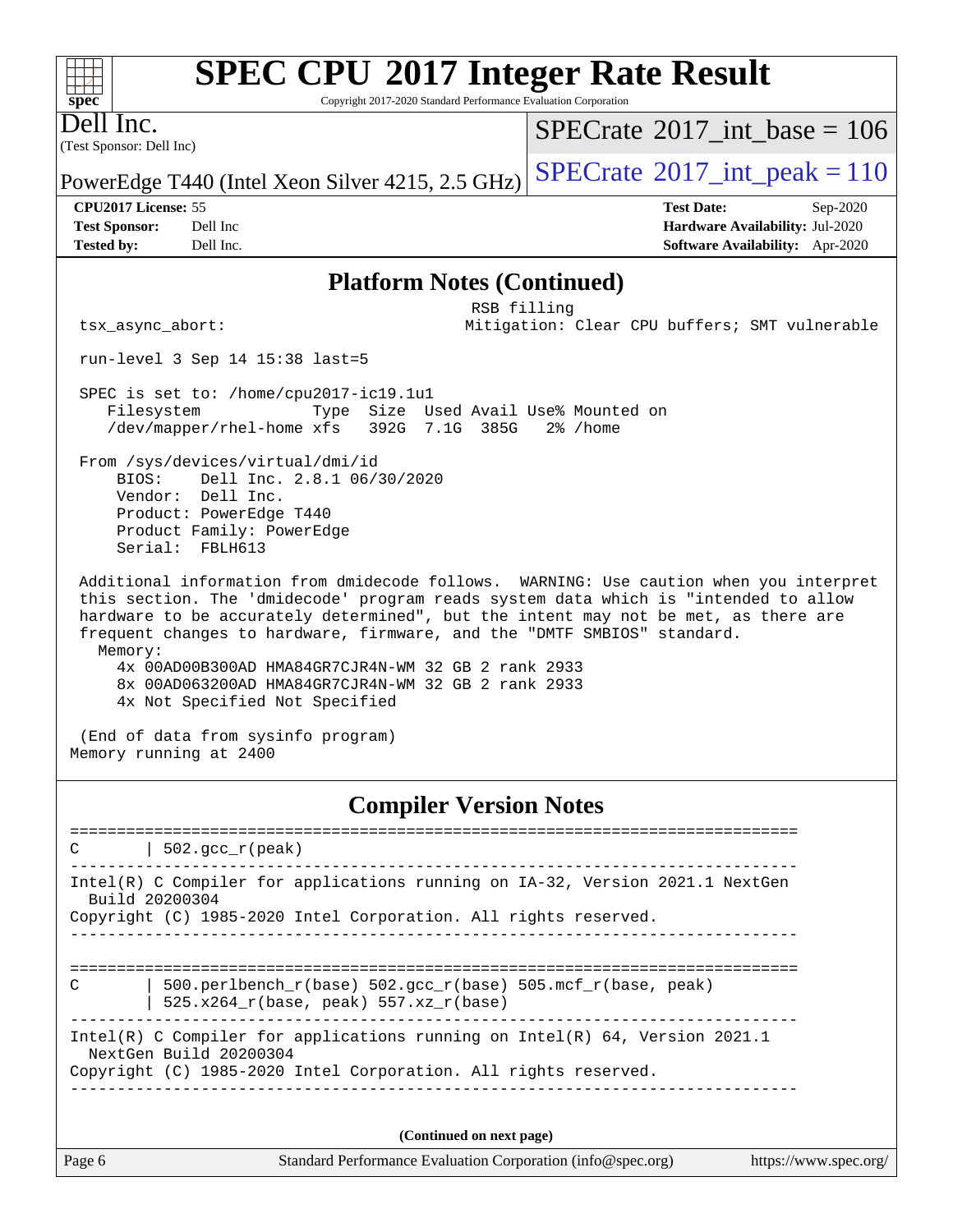| v. | ٠, | t. |  |
|----|----|----|--|

# **[SPEC CPU](http://www.spec.org/auto/cpu2017/Docs/result-fields.html#SPECCPU2017IntegerRateResult)[2017 Integer Rate Result](http://www.spec.org/auto/cpu2017/Docs/result-fields.html#SPECCPU2017IntegerRateResult)**

Copyright 2017-2020 Standard Performance Evaluation Corporation

(Test Sponsor: Dell Inc) Dell Inc.

 $SPECrate$ <sup>®</sup>[2017\\_int\\_base =](http://www.spec.org/auto/cpu2017/Docs/result-fields.html#SPECrate2017intbase) 106

PowerEdge T440 (Intel Xeon Silver 4215, 2.5 GHz)  $\text{SPECrate}^{\circ}2017\_int\_peak = 110$  $\text{SPECrate}^{\circ}2017\_int\_peak = 110$  $\text{SPECrate}^{\circ}2017\_int\_peak = 110$ 

**[Test Sponsor:](http://www.spec.org/auto/cpu2017/Docs/result-fields.html#TestSponsor)** Dell Inc **[Hardware Availability:](http://www.spec.org/auto/cpu2017/Docs/result-fields.html#HardwareAvailability)** Jul-2020 **[Tested by:](http://www.spec.org/auto/cpu2017/Docs/result-fields.html#Testedby)** Dell Inc. **[Software Availability:](http://www.spec.org/auto/cpu2017/Docs/result-fields.html#SoftwareAvailability)** Apr-2020

**[CPU2017 License:](http://www.spec.org/auto/cpu2017/Docs/result-fields.html#CPU2017License)** 55 **[Test Date:](http://www.spec.org/auto/cpu2017/Docs/result-fields.html#TestDate)** Sep-2020

**[Compiler Version Notes \(Continued\)](http://www.spec.org/auto/cpu2017/Docs/result-fields.html#CompilerVersionNotes)**

| Standard Performance Evaluation Corporation (info@spec.org)<br>https://www.spec.org/<br>Page 7                                                                                   |  |
|----------------------------------------------------------------------------------------------------------------------------------------------------------------------------------|--|
| (Continued on next page)                                                                                                                                                         |  |
| Intel(R) C Compiler for applications running on Intel(R) 64, Version 2021.1                                                                                                      |  |
| 500.perlbench_r(base) 502.gcc_r(base) 505.mcf_r(base, peak)<br>C<br>525.x264_r(base, peak) 557.xz_r(base)                                                                        |  |
| Intel(R) C Compiler for applications running on IA-32, Version 2021.1 NextGen<br>Build 20200304<br>Copyright (C) 1985-2020 Intel Corporation. All rights reserved.               |  |
| $\vert$ 502.gcc_r(peak)<br>C.                                                                                                                                                    |  |
| Intel(R) C Intel(R) 64 Compiler for applications running on Intel(R) 64,<br>Version 19.1.1.217 Build 20200306<br>Copyright (C) 1985-2020 Intel Corporation. All rights reserved. |  |
| 500.perlbench_r(peak) 557.xz_r(peak)<br>C                                                                                                                                        |  |
|                                                                                                                                                                                  |  |
| Intel(R) C Compiler for applications running on Intel(R) $64$ , Version 2021.1<br>NextGen Build 20200304<br>Copyright (C) 1985-2020 Intel Corporation. All rights reserved.      |  |
| $500. perlbench_r(base) 502. gcc_r(base) 505.mcf_r(base, peak)$<br>C<br>$525.x264_r(base, peak) 557.xz_r(base)$                                                                  |  |
| Build 20200304<br>Copyright (C) 1985-2020 Intel Corporation. All rights reserved.                                                                                                |  |
| $  502.\text{sec}_r(\text{peak})$<br>C<br>Intel(R) C Compiler for applications running on IA-32, Version 2021.1 NextGen                                                          |  |
|                                                                                                                                                                                  |  |
| Intel(R) C Intel(R) 64 Compiler for applications running on Intel(R) 64,<br>Version 19.1.1.217 Build 20200306<br>Copyright (C) 1985-2020 Intel Corporation. All rights reserved. |  |
| 500.perlbench_r(peak) 557.xz_r(peak)                                                                                                                                             |  |
|                                                                                                                                                                                  |  |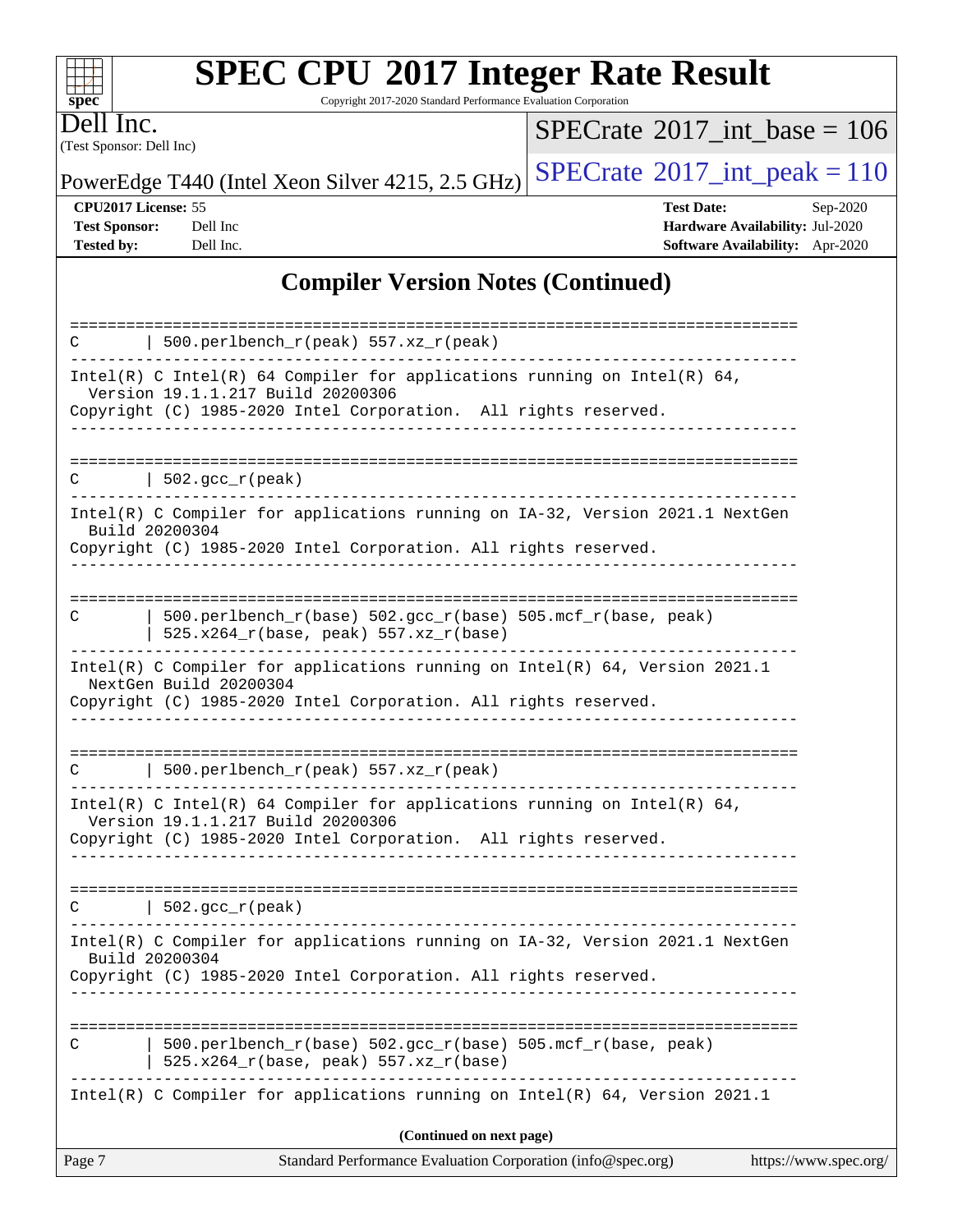Copyright 2017-2020 Standard Performance Evaluation Corporation

(Test Sponsor: Dell Inc) Dell Inc.

**[spec](http://www.spec.org/)**

 $+++$ 

 $SPECTate$ <sup>®</sup>[2017\\_int\\_base =](http://www.spec.org/auto/cpu2017/Docs/result-fields.html#SPECrate2017intbase) 106

PowerEdge T440 (Intel Xeon Silver 4215, 2.5 GHz)  $\text{SPECrate}^{\textcirc}2017\_int\_peak = 110$  $\text{SPECrate}^{\textcirc}2017\_int\_peak = 110$  $\text{SPECrate}^{\textcirc}2017\_int\_peak = 110$ 

**[CPU2017 License:](http://www.spec.org/auto/cpu2017/Docs/result-fields.html#CPU2017License)** 55 **[Test Date:](http://www.spec.org/auto/cpu2017/Docs/result-fields.html#TestDate)** Sep-2020 **[Test Sponsor:](http://www.spec.org/auto/cpu2017/Docs/result-fields.html#TestSponsor)** Dell Inc **[Hardware Availability:](http://www.spec.org/auto/cpu2017/Docs/result-fields.html#HardwareAvailability)** Jul-2020 **[Tested by:](http://www.spec.org/auto/cpu2017/Docs/result-fields.html#Testedby)** Dell Inc. **[Software Availability:](http://www.spec.org/auto/cpu2017/Docs/result-fields.html#SoftwareAvailability)** Apr-2020

## **[Compiler Version Notes \(Continued\)](http://www.spec.org/auto/cpu2017/Docs/result-fields.html#CompilerVersionNotes)**

| NextGen Build 20200304<br>Copyright (C) 1985-2020 Intel Corporation. All rights reserved.                                                                                                                                  |
|----------------------------------------------------------------------------------------------------------------------------------------------------------------------------------------------------------------------------|
| 500.perlbench $r(\text{peak})$ 557.xz $r(\text{peak})$<br>C                                                                                                                                                                |
| Intel(R) C Intel(R) 64 Compiler for applications running on Intel(R) 64,<br>Version 19.1.1.217 Build 20200306<br>Copyright (C) 1985-2020 Intel Corporation. All rights reserved.<br>-------------------------------------- |
| 520.omnetpp r(base, peak) 523.xalancbmk r(base, peak)<br>$C++$<br>531.deepsjeng $r(base, peak)$ 541.leela $r(base, peak)$                                                                                                  |
| Intel(R) $C++$ Compiler for applications running on Intel(R) 64, Version 2021.1<br>NextGen Build 20200304<br>Copyright (C) 1985-2020 Intel Corporation. All rights reserved.                                               |
| Fortran   548.exchange2 $r(base, peak)$                                                                                                                                                                                    |
| Intel(R) Fortran Intel(R) 64 Compiler for applications running on Intel(R)<br>64, Version 19.1.1.217 Build 20200306<br>Copyright (C) 1985-2020 Intel Corporation. All rights reserved.                                     |
|                                                                                                                                                                                                                            |

## **[Base Compiler Invocation](http://www.spec.org/auto/cpu2017/Docs/result-fields.html#BaseCompilerInvocation)**

[C benchmarks](http://www.spec.org/auto/cpu2017/Docs/result-fields.html#Cbenchmarks):

[icc](http://www.spec.org/cpu2017/results/res2020q4/cpu2017-20200928-24061.flags.html#user_CCbase_intel_icc_66fc1ee009f7361af1fbd72ca7dcefbb700085f36577c54f309893dd4ec40d12360134090235512931783d35fd58c0460139e722d5067c5574d8eaf2b3e37e92)

[C++ benchmarks:](http://www.spec.org/auto/cpu2017/Docs/result-fields.html#CXXbenchmarks) [icpc](http://www.spec.org/cpu2017/results/res2020q4/cpu2017-20200928-24061.flags.html#user_CXXbase_intel_icpc_c510b6838c7f56d33e37e94d029a35b4a7bccf4766a728ee175e80a419847e808290a9b78be685c44ab727ea267ec2f070ec5dc83b407c0218cded6866a35d07)

[Fortran benchmarks](http://www.spec.org/auto/cpu2017/Docs/result-fields.html#Fortranbenchmarks): [ifort](http://www.spec.org/cpu2017/results/res2020q4/cpu2017-20200928-24061.flags.html#user_FCbase_intel_ifort_8111460550e3ca792625aed983ce982f94888b8b503583aa7ba2b8303487b4d8a21a13e7191a45c5fd58ff318f48f9492884d4413fa793fd88dd292cad7027ca)

# **[Base Portability Flags](http://www.spec.org/auto/cpu2017/Docs/result-fields.html#BasePortabilityFlags)**

500.perlbench\_r: [-DSPEC\\_LP64](http://www.spec.org/cpu2017/results/res2020q4/cpu2017-20200928-24061.flags.html#b500.perlbench_r_basePORTABILITY_DSPEC_LP64) [-DSPEC\\_LINUX\\_X64](http://www.spec.org/cpu2017/results/res2020q4/cpu2017-20200928-24061.flags.html#b500.perlbench_r_baseCPORTABILITY_DSPEC_LINUX_X64)

**(Continued on next page)**

Page 8 Standard Performance Evaluation Corporation [\(info@spec.org\)](mailto:info@spec.org) <https://www.spec.org/>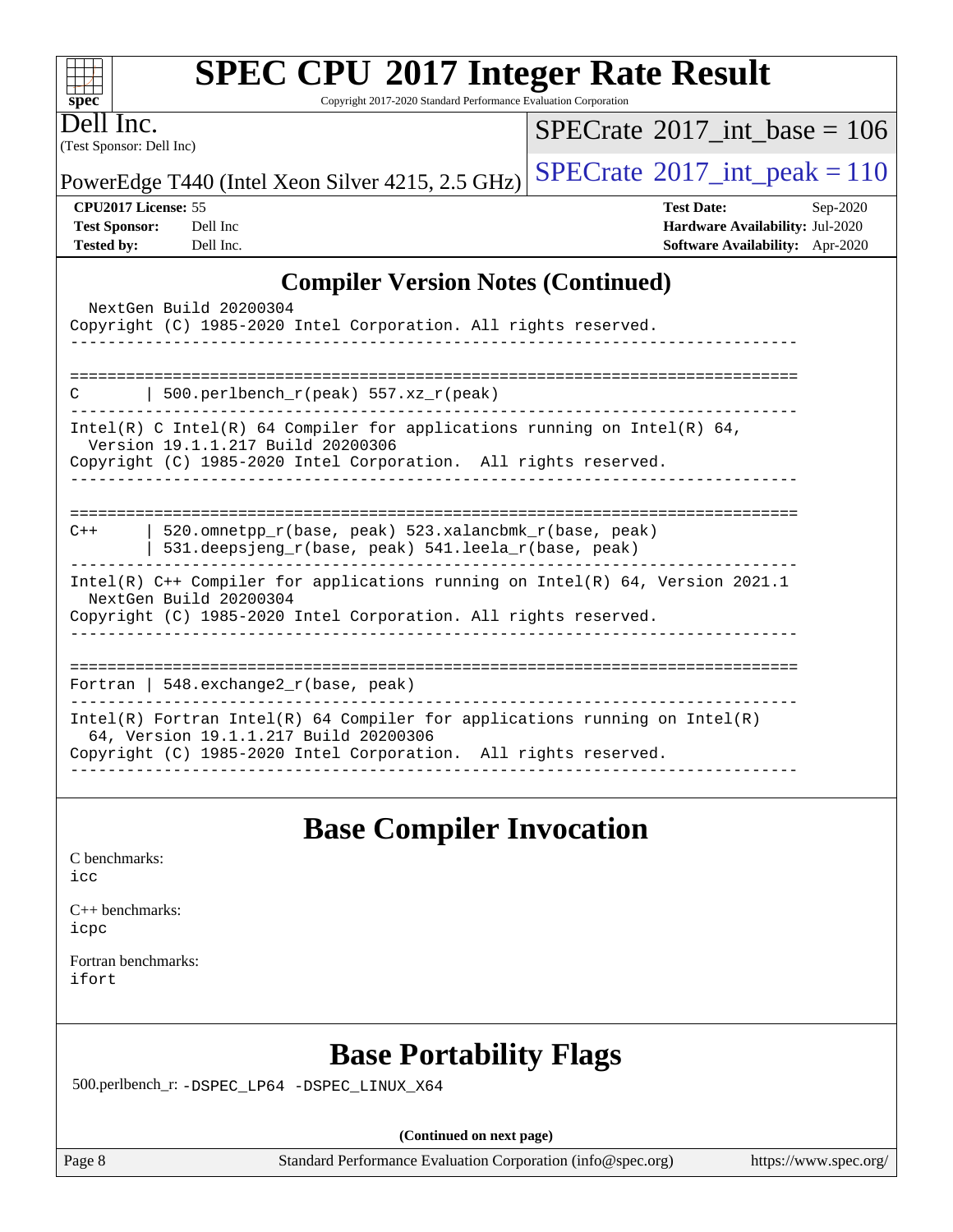### $\pm\pm\tau$ **[spec](http://www.spec.org/)**

# **[SPEC CPU](http://www.spec.org/auto/cpu2017/Docs/result-fields.html#SPECCPU2017IntegerRateResult)[2017 Integer Rate Result](http://www.spec.org/auto/cpu2017/Docs/result-fields.html#SPECCPU2017IntegerRateResult)**

Copyright 2017-2020 Standard Performance Evaluation Corporation

(Test Sponsor: Dell Inc) Dell Inc.

 $SPECTate@2017_int\_base = 106$ 

PowerEdge T440 (Intel Xeon Silver 4215, 2.5 GHz)  $\text{SPECrate}^{\circ}2017\_int\_peak = 110$  $\text{SPECrate}^{\circ}2017\_int\_peak = 110$  $\text{SPECrate}^{\circ}2017\_int\_peak = 110$ 

**[CPU2017 License:](http://www.spec.org/auto/cpu2017/Docs/result-fields.html#CPU2017License)** 55 **[Test Date:](http://www.spec.org/auto/cpu2017/Docs/result-fields.html#TestDate)** Sep-2020 **[Test Sponsor:](http://www.spec.org/auto/cpu2017/Docs/result-fields.html#TestSponsor)** Dell Inc **[Hardware Availability:](http://www.spec.org/auto/cpu2017/Docs/result-fields.html#HardwareAvailability)** Jul-2020 **[Tested by:](http://www.spec.org/auto/cpu2017/Docs/result-fields.html#Testedby)** Dell Inc. **[Software Availability:](http://www.spec.org/auto/cpu2017/Docs/result-fields.html#SoftwareAvailability)** Apr-2020

# **[Base Portability Flags \(Continued\)](http://www.spec.org/auto/cpu2017/Docs/result-fields.html#BasePortabilityFlags)**

 502.gcc\_r: [-DSPEC\\_LP64](http://www.spec.org/cpu2017/results/res2020q4/cpu2017-20200928-24061.flags.html#suite_basePORTABILITY502_gcc_r_DSPEC_LP64) 505.mcf\_r: [-DSPEC\\_LP64](http://www.spec.org/cpu2017/results/res2020q4/cpu2017-20200928-24061.flags.html#suite_basePORTABILITY505_mcf_r_DSPEC_LP64) 520.omnetpp\_r: [-DSPEC\\_LP64](http://www.spec.org/cpu2017/results/res2020q4/cpu2017-20200928-24061.flags.html#suite_basePORTABILITY520_omnetpp_r_DSPEC_LP64) 523.xalancbmk\_r: [-DSPEC\\_LP64](http://www.spec.org/cpu2017/results/res2020q4/cpu2017-20200928-24061.flags.html#suite_basePORTABILITY523_xalancbmk_r_DSPEC_LP64) [-DSPEC\\_LINUX](http://www.spec.org/cpu2017/results/res2020q4/cpu2017-20200928-24061.flags.html#b523.xalancbmk_r_baseCXXPORTABILITY_DSPEC_LINUX) 525.x264\_r: [-DSPEC\\_LP64](http://www.spec.org/cpu2017/results/res2020q4/cpu2017-20200928-24061.flags.html#suite_basePORTABILITY525_x264_r_DSPEC_LP64) 531.deepsjeng\_r: [-DSPEC\\_LP64](http://www.spec.org/cpu2017/results/res2020q4/cpu2017-20200928-24061.flags.html#suite_basePORTABILITY531_deepsjeng_r_DSPEC_LP64) 541.leela\_r: [-DSPEC\\_LP64](http://www.spec.org/cpu2017/results/res2020q4/cpu2017-20200928-24061.flags.html#suite_basePORTABILITY541_leela_r_DSPEC_LP64) 548.exchange2\_r: [-DSPEC\\_LP64](http://www.spec.org/cpu2017/results/res2020q4/cpu2017-20200928-24061.flags.html#suite_basePORTABILITY548_exchange2_r_DSPEC_LP64) 557.xz\_r: [-DSPEC\\_LP64](http://www.spec.org/cpu2017/results/res2020q4/cpu2017-20200928-24061.flags.html#suite_basePORTABILITY557_xz_r_DSPEC_LP64)

# **[Base Optimization Flags](http://www.spec.org/auto/cpu2017/Docs/result-fields.html#BaseOptimizationFlags)**

#### [C benchmarks](http://www.spec.org/auto/cpu2017/Docs/result-fields.html#Cbenchmarks):

```
-m64 -qnextgen -std=c11
-Wl,-plugin-opt=-x86-branches-within-32B-boundaries -Wl,-z,muldefs
-xCORE-AVX512 -O3 -ffast-math -flto -mfpmath=sse -funroll-loops
-fuse-ld=gold -qopt-mem-layout-trans=4
-L/usr/local/IntelCompiler19/compilers_and_libraries_2020.1.217/linux/compiler/lib/intel64_lin
-lqkmalloc
```
#### [C++ benchmarks](http://www.spec.org/auto/cpu2017/Docs/result-fields.html#CXXbenchmarks):

```
-m64 -qnextgen -Wl,-plugin-opt=-x86-branches-within-32B-boundaries
-Wl,-z,muldefs -xCORE-AVX512 -O3 -ffast-math -flto -mfpmath=sse
-funroll-loops -fuse-ld=gold -qopt-mem-layout-trans=4
-L/usr/local/IntelCompiler19/compilers_and_libraries_2020.1.217/linux/compiler/lib/intel64_lin
-lqkmalloc
```
#### [Fortran benchmarks:](http://www.spec.org/auto/cpu2017/Docs/result-fields.html#Fortranbenchmarks)

```
-m64 -Wl,-plugin-opt=-x86-branches-within-32B-boundaries -Wl,-z,muldefs
-xCORE-AVX512 -O3 -ipo -no-prec-div -qopt-mem-layout-trans=4
-nostandard-realloc-lhs -align array32byte -auto
-mbranches-within-32B-boundaries
-L/usr/local/IntelCompiler19/compilers_and_libraries_2020.1.217/linux/compiler/lib/intel64_lin
-lqkmalloc
```
## **[Peak Compiler Invocation](http://www.spec.org/auto/cpu2017/Docs/result-fields.html#PeakCompilerInvocation)**

[C benchmarks](http://www.spec.org/auto/cpu2017/Docs/result-fields.html#Cbenchmarks):  $i$ cc

[C++ benchmarks:](http://www.spec.org/auto/cpu2017/Docs/result-fields.html#CXXbenchmarks) [icpc](http://www.spec.org/cpu2017/results/res2020q4/cpu2017-20200928-24061.flags.html#user_CXXpeak_intel_icpc_c510b6838c7f56d33e37e94d029a35b4a7bccf4766a728ee175e80a419847e808290a9b78be685c44ab727ea267ec2f070ec5dc83b407c0218cded6866a35d07)

**(Continued on next page)**

Page 9 Standard Performance Evaluation Corporation [\(info@spec.org\)](mailto:info@spec.org) <https://www.spec.org/>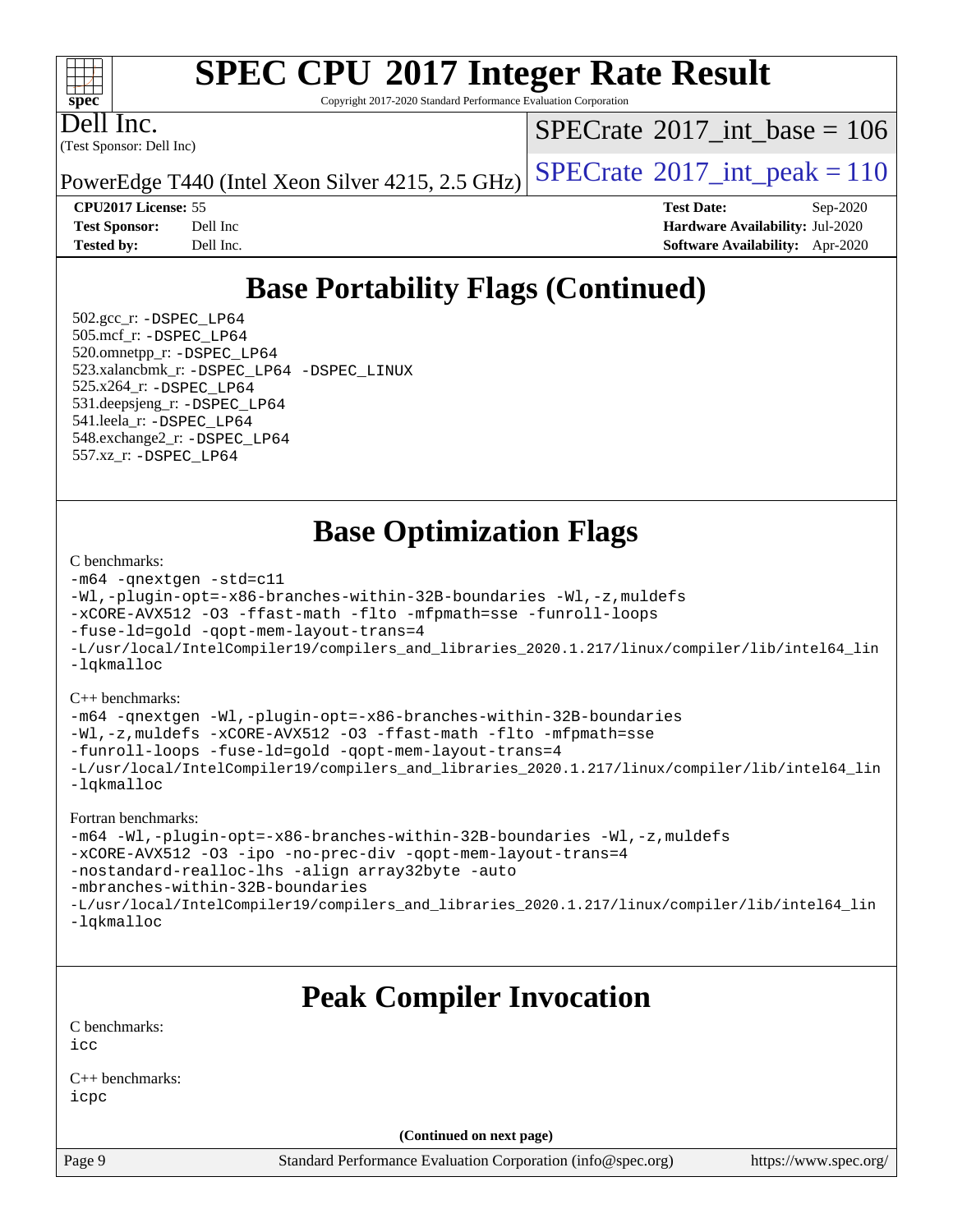# **[SPEC CPU](http://www.spec.org/auto/cpu2017/Docs/result-fields.html#SPECCPU2017IntegerRateResult)[2017 Integer Rate Result](http://www.spec.org/auto/cpu2017/Docs/result-fields.html#SPECCPU2017IntegerRateResult)**

Copyright 2017-2020 Standard Performance Evaluation Corporation

Dell Inc.

**[spec](http://www.spec.org/)**

 $\pm\pm\tau$ 

(Test Sponsor: Dell Inc)

 $SPECrate$ <sup>®</sup>[2017\\_int\\_base =](http://www.spec.org/auto/cpu2017/Docs/result-fields.html#SPECrate2017intbase) 106

PowerEdge T440 (Intel Xeon Silver 4215, 2.5 GHz)  $\text{SPECrate}^{\circ}2017\_int\_peak = 110$  $\text{SPECrate}^{\circ}2017\_int\_peak = 110$  $\text{SPECrate}^{\circ}2017\_int\_peak = 110$ 

**[CPU2017 License:](http://www.spec.org/auto/cpu2017/Docs/result-fields.html#CPU2017License)** 55 **[Test Date:](http://www.spec.org/auto/cpu2017/Docs/result-fields.html#TestDate)** Sep-2020 **[Test Sponsor:](http://www.spec.org/auto/cpu2017/Docs/result-fields.html#TestSponsor)** Dell Inc **[Hardware Availability:](http://www.spec.org/auto/cpu2017/Docs/result-fields.html#HardwareAvailability)** Jul-2020 **[Tested by:](http://www.spec.org/auto/cpu2017/Docs/result-fields.html#Testedby)** Dell Inc. **[Software Availability:](http://www.spec.org/auto/cpu2017/Docs/result-fields.html#SoftwareAvailability)** Apr-2020

# **[Peak Compiler Invocation \(Continued\)](http://www.spec.org/auto/cpu2017/Docs/result-fields.html#PeakCompilerInvocation)**

[Fortran benchmarks](http://www.spec.org/auto/cpu2017/Docs/result-fields.html#Fortranbenchmarks): [ifort](http://www.spec.org/cpu2017/results/res2020q4/cpu2017-20200928-24061.flags.html#user_FCpeak_intel_ifort_8111460550e3ca792625aed983ce982f94888b8b503583aa7ba2b8303487b4d8a21a13e7191a45c5fd58ff318f48f9492884d4413fa793fd88dd292cad7027ca)

# **[Peak Portability Flags](http://www.spec.org/auto/cpu2017/Docs/result-fields.html#PeakPortabilityFlags)**

 500.perlbench\_r: [-DSPEC\\_LP64](http://www.spec.org/cpu2017/results/res2020q4/cpu2017-20200928-24061.flags.html#b500.perlbench_r_peakPORTABILITY_DSPEC_LP64) [-DSPEC\\_LINUX\\_X64](http://www.spec.org/cpu2017/results/res2020q4/cpu2017-20200928-24061.flags.html#b500.perlbench_r_peakCPORTABILITY_DSPEC_LINUX_X64) 502.gcc\_r: [-D\\_FILE\\_OFFSET\\_BITS=64](http://www.spec.org/cpu2017/results/res2020q4/cpu2017-20200928-24061.flags.html#user_peakPORTABILITY502_gcc_r_file_offset_bits_64_5ae949a99b284ddf4e95728d47cb0843d81b2eb0e18bdfe74bbf0f61d0b064f4bda2f10ea5eb90e1dcab0e84dbc592acfc5018bc955c18609f94ddb8d550002c) 505.mcf\_r: [-DSPEC\\_LP64](http://www.spec.org/cpu2017/results/res2020q4/cpu2017-20200928-24061.flags.html#suite_peakPORTABILITY505_mcf_r_DSPEC_LP64) 520.omnetpp\_r: [-DSPEC\\_LP64](http://www.spec.org/cpu2017/results/res2020q4/cpu2017-20200928-24061.flags.html#suite_peakPORTABILITY520_omnetpp_r_DSPEC_LP64) 523.xalancbmk\_r: [-DSPEC\\_LP64](http://www.spec.org/cpu2017/results/res2020q4/cpu2017-20200928-24061.flags.html#suite_peakPORTABILITY523_xalancbmk_r_DSPEC_LP64) [-DSPEC\\_LINUX](http://www.spec.org/cpu2017/results/res2020q4/cpu2017-20200928-24061.flags.html#b523.xalancbmk_r_peakCXXPORTABILITY_DSPEC_LINUX) 525.x264\_r: [-DSPEC\\_LP64](http://www.spec.org/cpu2017/results/res2020q4/cpu2017-20200928-24061.flags.html#suite_peakPORTABILITY525_x264_r_DSPEC_LP64) 531.deepsjeng\_r: [-DSPEC\\_LP64](http://www.spec.org/cpu2017/results/res2020q4/cpu2017-20200928-24061.flags.html#suite_peakPORTABILITY531_deepsjeng_r_DSPEC_LP64) 541.leela\_r: [-DSPEC\\_LP64](http://www.spec.org/cpu2017/results/res2020q4/cpu2017-20200928-24061.flags.html#suite_peakPORTABILITY541_leela_r_DSPEC_LP64) 548.exchange2\_r: [-DSPEC\\_LP64](http://www.spec.org/cpu2017/results/res2020q4/cpu2017-20200928-24061.flags.html#suite_peakPORTABILITY548_exchange2_r_DSPEC_LP64) 557.xz\_r: [-DSPEC\\_LP64](http://www.spec.org/cpu2017/results/res2020q4/cpu2017-20200928-24061.flags.html#suite_peakPORTABILITY557_xz_r_DSPEC_LP64)

# **[Peak Optimization Flags](http://www.spec.org/auto/cpu2017/Docs/result-fields.html#PeakOptimizationFlags)**

[C benchmarks](http://www.spec.org/auto/cpu2017/Docs/result-fields.html#Cbenchmarks):

```
 500.perlbench_r: -Wl,-z,muldefs -prof-gen(pass 1) -prof-use(pass 2)
-xCORE-AVX512 -ipo -O3 -no-prec-div
-qopt-mem-layout-trans=4 -fno-strict-overflow
-mbranches-within-32B-boundaries
-L/usr/local/IntelCompiler19/compilers_and_libraries_2020.1.217/linux/compiler/lib/intel64_lin
-lqkmalloc
 502.gcc_r: -m32
-L/usr/local/IntelCompiler19/compilers_and_libraries_2020.1.217/linux/compiler/lib/ia32_lin
-std=gnu89
-Wl,-plugin-opt=-x86-branches-within-32B-boundaries
-Wl,-z,muldefs -fprofile-generate(pass 1)
-fprofile-use=default.profdata(pass 2) -xCORE-AVX512 -flto
-Ofast(pass 1) -O3 -ffast-math -qnextgen -fuse-ld=gold
-qopt-mem-layout-trans=4 -L/usr/local/jemalloc32-5.0.1/lib
-ljemalloc
 505.mcf_r: basepeak = yes
```
**(Continued on next page)**